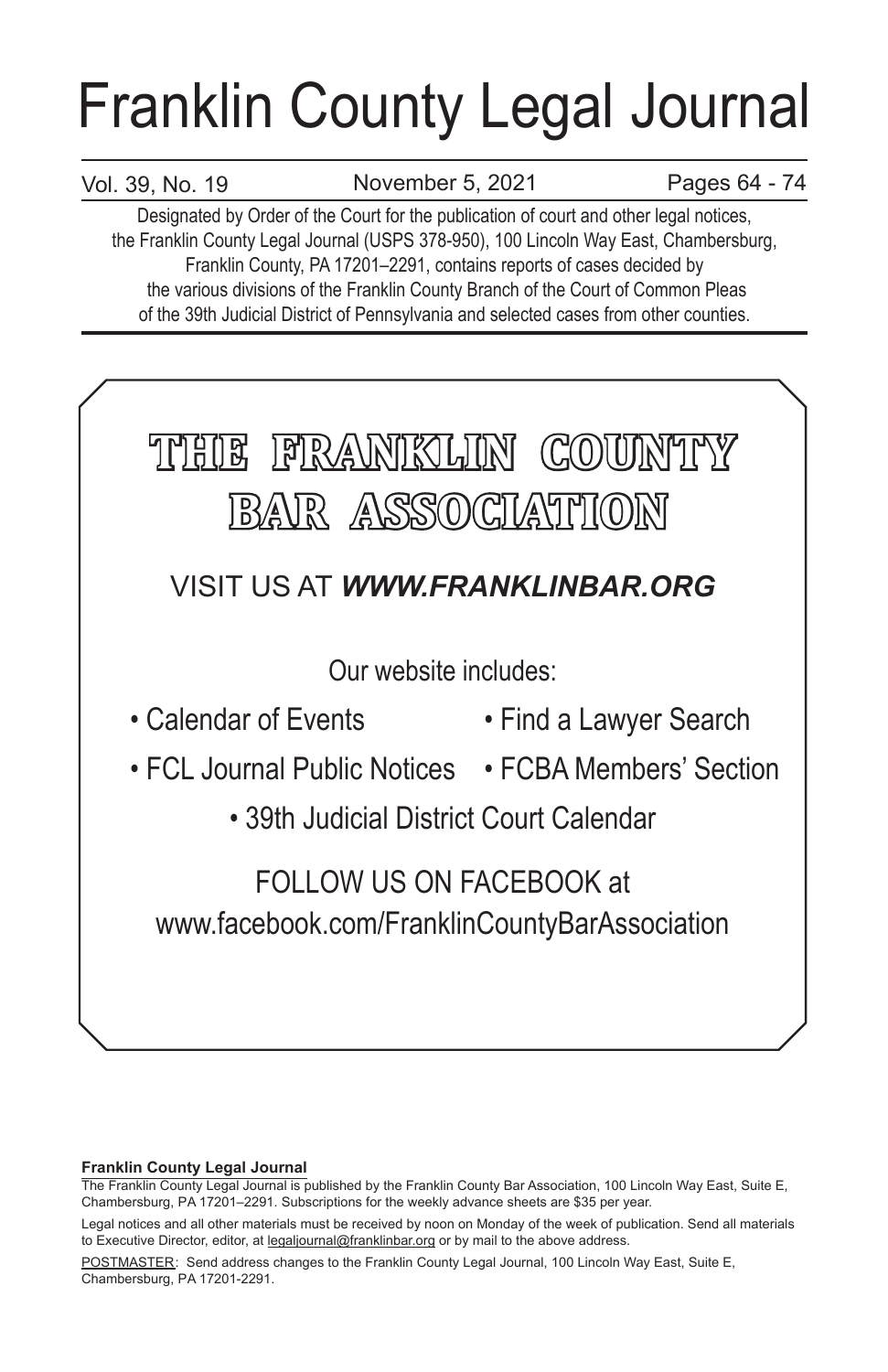### **ESTATE NOTICES**

Notice is hereby given that in the estates of the decedents set forth below, the Register of Wills has granted letters testamentary or of administration to the persons named. All persons having claims or demands against any of said estates are requested to make known the same, and all persons indebted to said estates are requested to make payment without delay, to the respective personal representatives thereof or their attorneys named below.

### **First Publication**

Estate of Edward J. Bricker, a/k/a Edward John Bricker, late of Antrim Township, Franklin County, Pennsylvania. Personal Representative:

Erin Ernst 13724 Ridge Road Waynesboro, PA 17268 Attorney: Elizabeth A. Clark Dick, Stein, Schemel, Wine & Frey, LLP 119 East Baltimore Street Greencastle, PA 17225

11/5, 11/12, 11/19/2021

Estate of Jean C. Crotty, late of Guilford Township, Franklin County, Pennsylvania. Personal Representative: Katherine M. Zerkle c/o R. Thomas Murphy & Associates, P .C. 237 East Queen Street Chambersburg, PA 17201 Attorney: Jared S. Childers R. Thomas Murphy & Associates, P.C. 237 East Queen Street Chambersburg, PA 17201 11/5, 11/12, 11/19/2021

Estate of Patricia L. Culler, late of Montgomery Township, Franklin County, Pennsylvania. Personal Representatives: Rodney J. Culler Lori S. Michael c/o R. Thomas Murphy & Associates, P .C. 237 East Queen Street Chambersburg, PA 17201 Attorney: Jared S. Childers R. Thomas Murphy & Associates, P.C. 237 East Queen Street Chambersburg, PA 17201 11/5, 11/12, 11/19/2021

Estate of Thomas A. Dolan, late of Greene Township, Franklin County, Pennsylvania. Personal Representative: Carroll A. Luben c/o R. Thomas Murphy & Associates, P .C. 237 East Queen Street Chambersburg, PA 17201 Attorney: R. Thomas Murphy R. Thomas Murphy & Associates, P.C. 237 East Queen Street Chambersburg, PA 17201 11/5, 11/12, 11/19/2021 Estate of Pauline Mildred Goshorn, late of Hamilton Township, Franklin County, Pennsylvania. Personal Representative: Gary L. Goshorn c/o Thomas P. Gleason 825 West King Street, Suite E Shippensburg, PA 17257 Attorney: Thomas P. Gleason 825 West King Street, Suite E Shippensburg, PA 17257 11/5, 11/12, 11/19/2021 Estate of Wayne S. Hornbaker, a/k/a Wayne Samuel Hornbaker, late of Montgomery Township, Franklin County, Pennsylvania. Personal Representative: Mae M. Cordell c/o R. Thomas Murphy & Associates, P .C.

237 East Queen Street Chambersburg, PA 17201 Attorney: Jared S. Childers R. Thomas Murphy & Associates, P.C. 237 East Queen Street Chambersburg, PA 17201

11/5, 11/12, 11/19/2021

Estate of Charles N. Johnson, a/k/a Charles Norman Johnson, late of Metal Township, Franklin County, Pennsylvania. Personal Representative: Kathy A. Arentz

P.O. Box 363 Fannettsburg, PA 17221 Attorney: Timothy S. Sponseller Sponseller/Graham, LLC 223 Lincoln Way East Chambersburg, PA 17201 11/5, 11/12, 11/19/2021

Estate of Ray C. Lesher, late of Antrim Township, Franklin County, Pennsylvania. Personal Representative: Kevin R. Lesher c/o The Law Offices of Samantha K. Wolfe, LLC 20 East Sixth Street, Suite 206 Waynesboro, PA 17268 Attorney: Samantha K. Wolfe The Law Offices of Samantha K. Wolfe 20 East Sixth Street, Suite 206 Waynesboro, PA 17268 11/5, 11/12, 11/19/2021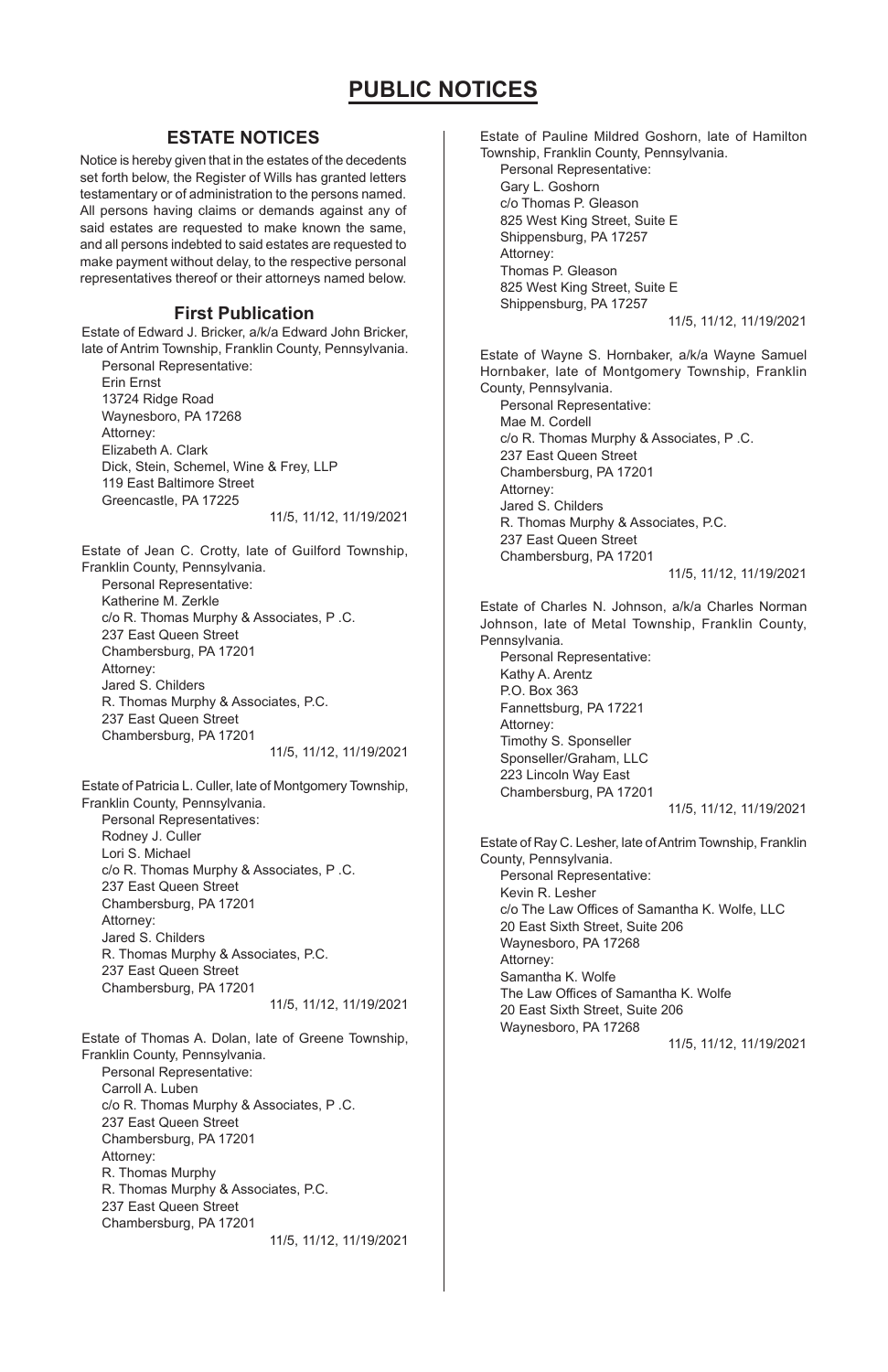Estate of William I. Mellott, late of Guilford Township, Franklin County, Pennsylvania. Personal Representatives: Karen E. Noll Linda D. Martin Pamela J. Sherman c/o R. Thomas Murphy & Associates, P.C. 237 East Queen Street Chambersburg, PA 17201 Attorney: Jared S. Childers R. Thomas Murphy & Associates, P.C. 237 East Queen Street Chambersburg, PA 17201 11/5, 11/12, 11/19/2021

Estate of Patti J. Ramsey, late of Licking Creek Township, Fulton County, Pennsylvania. Personal Representatives: Todd R. Ramsey Tara J. Ramsey c/o R. Thomas Murphy & Associates, P.C. 237 East Queen Street Chambersburg, PA 17201 Attorney: Jared S. Childers R. Thomas Murphy & Associates, P.C. 237 East Queen Street Chambersburg, PA 17201 11/5, 11/12, 11/19/2021

TRUSTEES' NOTICE: Notice is hereby given of Robert J. and Lillian I. Sedlor Trust Dated April 25, 1996, Franklin County, Pennsylvania, in which the Trustees request all persons having claims against said Trust to make known the same to them and all persons indebted to said Trust to make payment to her without delay.

Trustees: Patricia A. Reeder Robert J. Sedlor, Jr. c/o R. Thomas Murphy & Associates, P.C. 237 East Queen Street Chambersburg, PA 17201 Attorney: R. Thomas Murphy R. Thomas Murphy & Associates, P.C. 237 East Queen Street Chambersburg, PA 17201

11/5, 11/12, 11/19/2021

Estate of Martha C. Showers, late of Hamilton Township, Franklin County, Pennsylvania. Personal Representatives: Farmers and Merchants Trust Company of Chambersburg, Executor c/o Salzmann Hughes, P.C. 79 St. Paul Drive Chambersburg, PA 17201 Attorney: Nancy H. Meyers Salzmann Hughes, P.C. 79 St. Paul Drive Chambersburg, PA 17201 11/5, 11/12, 11/19/2021

Estate of Helen L. Sleighter, late of Southampton Township, Franklin County, Pennsylvania. Personal Representative: Jerry L. Pringle, Jr. c/o Thomas P. Gleason 825 West King Street, Suite E Shippensburg, PA 17257 Attorney: Thomas P. Gleason 825 West King Street, Suite E Shippensburg, PA 17257 11/5, 11/12, 11/19/2021 Estate of Phyllis M. Strait, late of Franklin County, Pennsylvania. Personal Representative: Susan D. Tornetta 1115 Ragged Edge Road Chambersburg, PA, 17201 Attorney: Steven J. Schiffman Schiffman, Sheridan & Brown P.C. 2080 Linglestown Road, Suite 201 Harrisburg, PA 17110 11/5, 11/12, 11/19/2021 Estate of Peggy Joyce Wright, late of Washington Township, Franklin County, Pennsylvania. Personal Representative: Brenda Richardson Waters c/o The Law Offices of Samantha K. Wolfe, LLC

20 East Sixth Street, Suite 206 Waynesboro, PA 17268 Attorney: Samantha K. Wolfe The Law Offices of Samantha K. Wolfe 20 East Sixth Street, Suite 206 Waynesboro, PA 17268 11/5, 11/12, 11/19/2021

### **Second Publication**

Estate of Thelma Kay Diffenbaucher, late of Waynesboro, Franklin County, Pennsylvania. Personal Representative: Diane Diffenbaucher c/o Kulla, Barkdoll & Stewart, P.C. 9 East Main Street Waynesboro, PA 17268 Attorney: Clinton T. Barkdoll Kulla, Barkdoll & Stewart, P.C. 9 East Main Street Waynesboro, PA 17268 10/29, 11/5, 11/12/2021

Estate of Wilma K. Dupuis, late of Greene Township, Franklin County, Pennsylvania. Personal Representative: William J. Dupuis 930 Sollenberger Road Chambersburg, PA 17202 Attorney: Mark T. Orndorf Family First Estate Services 1110 Kennebec Drive Chambersburg, PA 17201

10/29, 11/5, 11/12/2021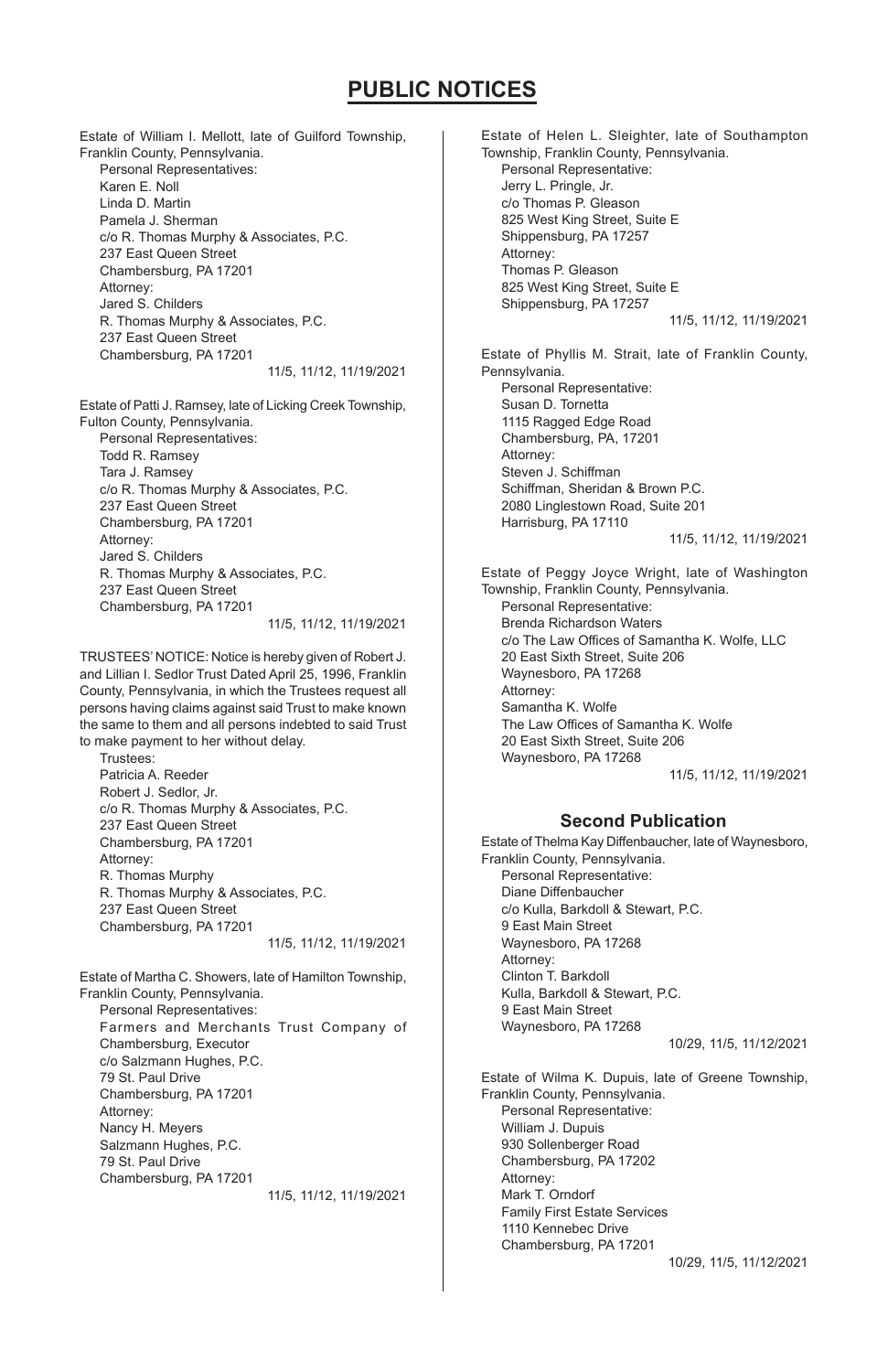Estate of William L. Freienmuth, late of Quincy Township, Franklin County, Pennsylvania. Personal Representative: William J. Dupuis c/o Salzmann Hughes, P.C. 79 St. Paul Drive Chambersburg, PA 17201 Attorney: Nancy H. Meyers Salzmann Hughes, P.C. 79 St. Paul Drive Chambersburg, PA 17201 10/29, 11/5, 11/12/2021 Estate of Joyce M. Gervasio, late of Chambersburg, Franklin County, Pennsylvania. Personal Representative: Stephen Gervasio c/o Kulla, Barkdoll & Stewart, P.C. 9 East Main Street Waynesboro, PA 17268 Attorney: Clinton T. Barkdoll

Kulla, Barkdoll & Stewart, P.C. 9 East Main Street Waynesboro, PA 17268 10/29, 11/5, 11/12/2021

### Estate of Guido Henry, a/k/a Guido R. Henry, Jr., late of Washington Township, Franklin County, Pennsylvania. Personal Representative: Aileen A. Henry 11774 Mystic Rock Lane South Waynesboro, PA 17268 Attorney: Henry O. Heiser, Ill 104 Baltimore Street Gettysburg, PA 17325

10/29, 11/5, 11/12/2021

Estate of Linda C. Mentzer, late of Greene Township, Franklin County, Pennsylvania. Personal Representative: Rodney A. Mentzer c/o R. Thomas Murphy & Associates, P.C. 237 East Queen Street Chambersburg, PA 17201 Attorney: Jared S. Childers R. Thomas Murphy & Associates, P.C. 237 East Queen Street Chambersburg, PA 17201 10/29, 11/5, 11/12/2021 Estate of Helen R. Miller, a/k/a Helen Rebecca Miller, late of St. Thomas Township, Franklin County, Pennsylvania. Personal Representatives: Carolyn Brand 959 Woodtrace Lane Auburn, GA 30011 Terrance Brand 969 Woodtrace Lane Auburn, GA 30011 Gary Taylor 9155 Fort McCord Road Chambersburg, PA 17202 Attorney: Mark T. Orndorf Family First Estate Services 1110 Kennebec Drive Chambersburg, PA 17201

10/29, 11/5, 11/12/2021

### **Third Publication**

Estate of Donald P. Baker, late of the Borough of Shippensburg, Franklin County, Pennsylvania. Personal Representatives: Connie S. Frey Gary L. Baker Gloria B. Horst c/o Thomas P. Gleason 825 West King Street, Suite E Shippensburg, PA 17257 Attorney: Thomas P. Gleason 825 West King Street, Suite E Shippensburg, PA 17257 10/22, 10/29, 11/5/2021

Estate of Christopher S. Chapman, late of Greene Township, Franklin County, Pennsylvania. Personal Representative: Carolyn Hope Chapman c/o Sharpe & Sharpe, LLP 257 Lincoln Way East Chambersburg, PA 17201 Attorney: J. McDowell Sharpe Sharpe & Sharpe, LLP 257 Lincoln Way East Chambersburg, PA 17201

10/22, 10/29, 11/5/2021

Estate of Betty J. Goetz, late of Franklin County, Pennsylvania. Personal Representatives: Ronald E. Goetz Patricia A. Hood c/o Bybel Rutledge LLP 1017 Mumma Road, Suite 302 Lemoyne, PA 17043 Attorney: Alexandra M. Sipe Bybel Rutledge LLP 1017 Mumma Road, Suite 302 Lemoyne, PA 17043

10/22, 10/29, 11/5/2021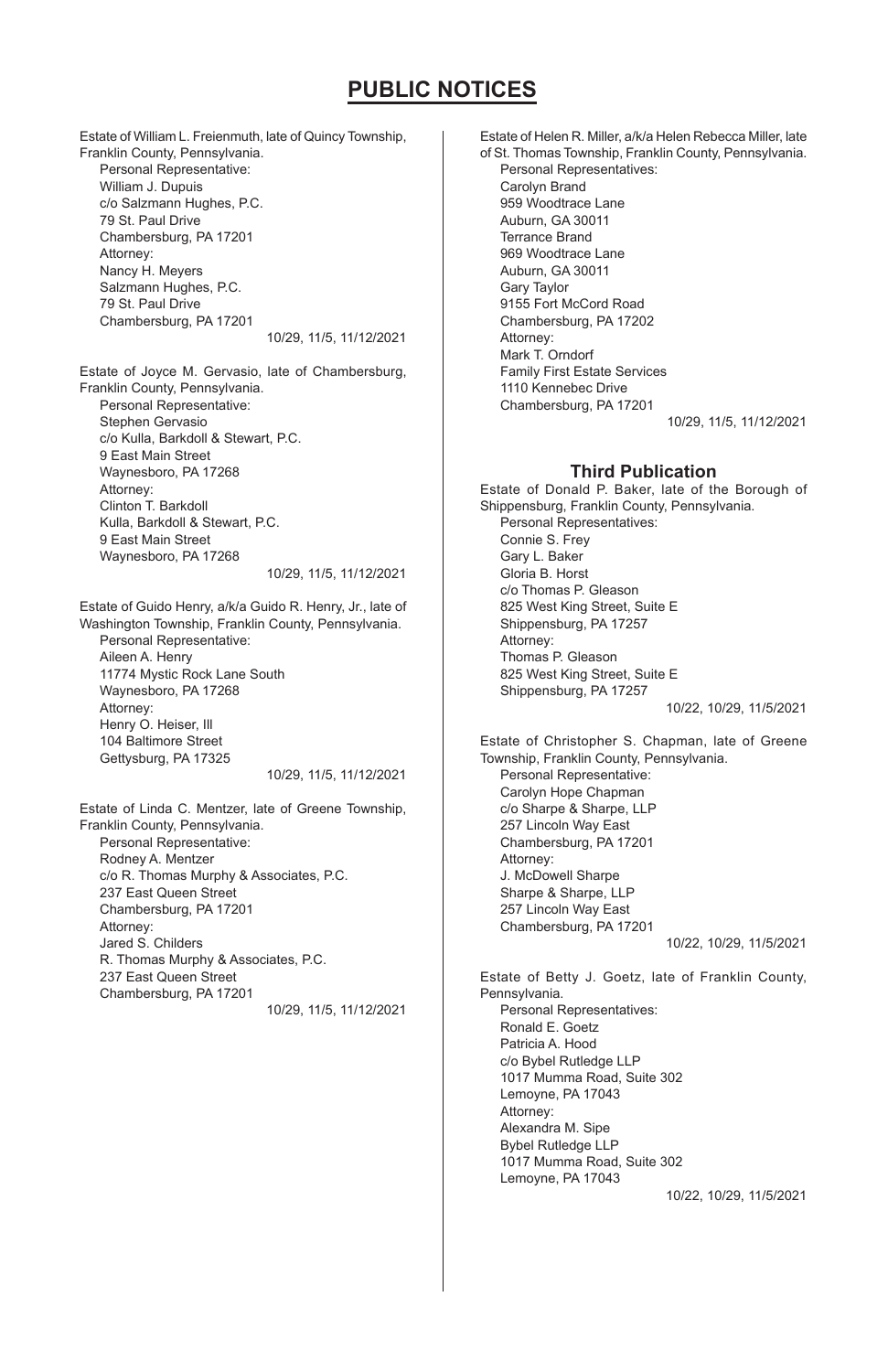Estate of LeRoy J. Jones, Sr., late of Guilford Township, Franklin County, Pennsylvania. Personal Representative: Deborah C. Rhinehart c/o Thomas P. Gleason 825 West King Street, Suite E Shippensburg, PA 17257 Attorney: Thomas P. Gleason 825 West King Street, Suite E Shippensburg, PA 17257 10/22, 10/29, 11/5/2021 Estate of Carl E. Magee, late of Fannett Township, Franklin County, Pennsylvania. Personal Representative: Patricia M. Campbell Zullinger-Davis-Trinh, P.C. 74 North Second Street Chambersburg, PA 17201 Attorney: Suzanne M. Trinh Zullinger-Davis-Trinh, P.C. 74 North Second Street Chambersburg, PA 17201 10/22, 10/29, 11/5/2021 Estate of John Peter Martz, a/k/a John P. Martz, late of Hamilton Township, Franklin County, Pennsylvania. Personal Representatives: Bradley E. Martz 5 Church Farm Road Gariner, NY 12525 Keith A. Martz 1350 South Coldbrook Avenue Chambersburg, PA 17201 Attorney: William C. Cramer 220 Lincoln Way East Chambersburg, PA 17201 10/22, 10/29, 11/5/2021 Estate of Alice L. Myers, a/k/a Alice Lillian Myers, late of Hamilton Township, Franklin County, Pennsylvania. Personal Representatives: John A. Myers, Jr. Julie A. McKenrick c/o R. Thomas Murphy & Associates, P.C. 237 East Queen Street Chambersburg, PA 17201 Attorney: Jared S. Childers R. Thomas Murphy & Associates, P.C. 237 East Queen Street Chambersburg, PA 17201 10/22, 10/29, 11/5/2021 Estate of Patricia L. Newman, a/k/a Patricia Louise Newman, late of Guilford Township, Franklin County, Pennsylvania. Personal Representative: Melodee L. Durff c/o R. Thomas Murphy & Associates, P.C. 237 East Queen Street Chambersburg, PA 17201 Attorney: R. Thomas Murphy R. Thomas Murphy & Associates, P.C. 237 East Queen Street Chambersburg, PA 17201 10/22, 10/29, 11/5/2021 Estate of Barbara E. Railey, late of Antrim Township, Franklin County, Pennsylvania. Personal Representative: William S. Dick 13 West Main Street, Suite 210 Waynesboro, PA 17268 Attorney: William S. Dick Dick, Stein, Schemel, Wine & Frey, LLP 13 West Main Street, Suite 210 Waynesboro, PA 17268 10/22, 10/29, 11/5/2021 Estate of Carol A. Roberts, a/k/a Carol Ann Roberts, late of Washington Township, Franklin County, Pennsylvania. Personal Representative: Kenneth Smith c/o Jeffrey S. Evans 2021 East Main Street Waynesboro, PA 17268 Attorney: Jeffrey S. Evans 2021 East Main Street Waynesboro, PA 17268 10/22, 10/29, 11/5/2021 Estate of Charles B. Sites, late of Letterkenny Township, Franklin County, Pennsylvania. Personal Representative: Chris R. Sites c/o Weigle & Associates, P.C. 126 East King Street Shippensburg, PA 17257 Attorney: Jerry A. Weigle Weigle & Associates, P.C. 126 East King Street Shippensburg, PA 17257 10/22, 10/29, 11/5/2021 Estate of Bernice Ledford Somers, late of Chambersburg, Franklin County, Pennsylvania. Personal Representative: Rachel Jane Hull c/o Jackson Law Firm, PLLC 1215 Manor Drive, Suite 202 Mechanicsburg, PA 17055 Attorney: Aaron C. Jackson Jackson Law Firm, PLLC 1215 Manor Drive, Suite 202 Mechanicsburg, PA 17055 10/22, 10/29, 11/5/2021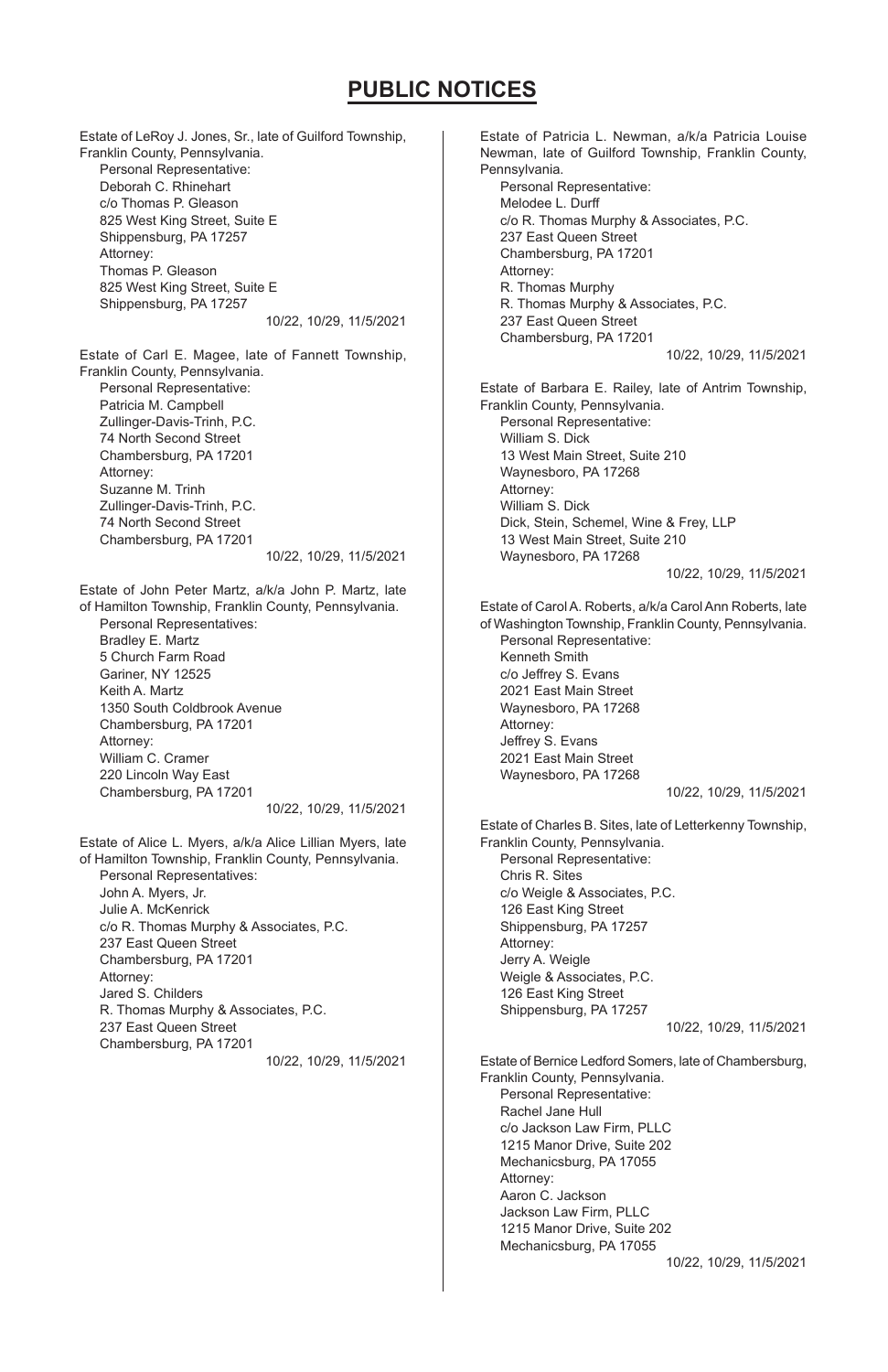# **CORPORATION NOTICE**

NOTICE IS HEREBY GIVEN that Articles of Incorporation were filed on October 1, 2021 with, and approved on October 1, 2021 by, the Department of State of the Commonwealth of Pennsylvania at Harrisburg, Pennsylvania, for the purpose of forming a domestic nonprofit corporation pursuant to the provisions of the Nonprofit Corporation Laws of 1988, as amended, (15 Pa.C.S.A. Section 5101, et seq.) of the Commonwealth of Pennsylvania.

The name of the corporation is Mercersburg Youth Football & Cheerleading League, Inc.

The purpose or purposes for which the corporation is incorporated under the Nonprofit Law is to promote Youth Sport participation and any other lawful purpose or activity allowed by a non-profit corporation in Pennsylvania consistent with IRS 501(c)(3) status.

Mercersburg Youth Football & Cheerleading League, Inc. 9138 Fort Loudon Road Mercersburg, Pa. 17236

Elizabeth A. Clark, Esquire Dick, Stein, Schemel, Wine & Frey, LLP 119 East Baltimore Street Greencastle, Pa. 17225

11/5/2021

## **FICTITIOUS NAME NOTICE**

 Notice is hereby given that an Application for Registration of Fictitious Name was filed in the Department of State of the Commonwealth of Pennsylvania on September 27, 2021 for America's Room & Window at 4775 Rice Hollow Rd. Greencastle, PA 17225. The name and address of each individual interested in the business is James Forsyth at 4775 Rice Hollow Rd. Greencastle, PA 17225. This was filed in accordance with 54 PaC.S. 311.417

11/5/2021

# **FICTITIOUS NAME NOTICE**

Notice is hereby given that an Application for Registration of Fictitious Name was filed in the Department of State of the Commonwealth of Pennsylvania on August 23, 2021 for ROLLIN' PRETZELS at 12185 Scott Road, Waynesboro, PA 17268. The name and address of each individual interested in the business is Rachelle Eby at 12185 Scott Road, Waynesboro, PA 17268. This was filed in accordance with 54 PaC.S. 311.417

11/5/2021

# **SHERIFF'S SALE NOVEMBER 12, 2021**

By virtue of certain Writs of Execution, issued out of the Court of Common Pleas of Franklin County, Pennsylvania, and to me directed, I will expose at public sale to be hosted by BID4ASSETS.COM. For more information, please visit www.bid4assets.com/ franklincountypasheriffsales. All parties in interest and claimants are hereby notified that a schedule of distribution will be filed by the Sheriff no later than DECEMBER 10, 2021 and that distribution will be made in accordance with said schedule unless exceptions are filed thereto within ten (10) days thereafter. Sheriff Dane M. Anthony

### **No. 2015-4659 U.S. BANK NATIONAL ASSOCIATION, TRUSTEE**  $V<sup>c</sup>$

### **DANIEL J BAER**

PROPERTY ADDRESS: 162 South Carlisle Street, Greencastle, PA 17225

UPI / TAX PARCEL NUMBER: 08-2B36.-026.-000000 ALL the following described real estate lying and being situate in the Borough of Greencastle, Franklin County, Pennsylvania.

 $\mathcal{L}_\text{max}$  and  $\mathcal{L}_\text{max}$  and  $\mathcal{L}_\text{max}$ 

# **No. 2021-386 THE NOTE AUTHORITY LLC**

# **vs ELIZABETH J BATES UNKNOWN HEIRS**

PROPERTY ADDRESS: 295 Briar Lane, Chambersburg, PA 17201

UPI /TAX PARCEL NUMBER: 10-0D05Q-023.-000000 ALL THAT CERTAIN lot or piece of ground situate in the Guilford Township, Franklin County and Commonwealth of Pennsylvania

### **No. 2019-4855 FARMERS & MERCHANTS TRUST COMPANY OF CHAMBERSBURG**

 $\mathcal{L}_\text{max}$  and  $\mathcal{L}_\text{max}$  and  $\mathcal{L}_\text{max}$ 

### **vs ROBERT D CRAIG**

PROPERTY ADDRESS: 2395 Lindsay Lot Road, Shippensburg, PA 17257

UPI /TAX PARCEL NUMBER: 21-0N17.-056A-000000 ALL that certain tract of land situate in Southampton Township, Franklin County, Pennsylvania  $\mathcal{L}_\text{max}$  and  $\mathcal{L}_\text{max}$  and  $\mathcal{L}_\text{max}$ 

### **No. 2021-1380 THE BANK OF NEW YORK MELLON TRUST COMPANY N.A.**

### **vs KEITH A FOGLE**

PROPERTY ADDRESS: 13254 Mentzer Gap Road, Waynesboro, PA 17268

UPI / TAX PARCEL NUMBER: 23-0Q13R-013B-000000 ALL the following described real estate, lying and being situate in the Township of Washington, County of Franklin, State of Pennsylvania

 $\mathcal{L}_\text{max}$  and  $\mathcal{L}_\text{max}$  and  $\mathcal{L}_\text{max}$